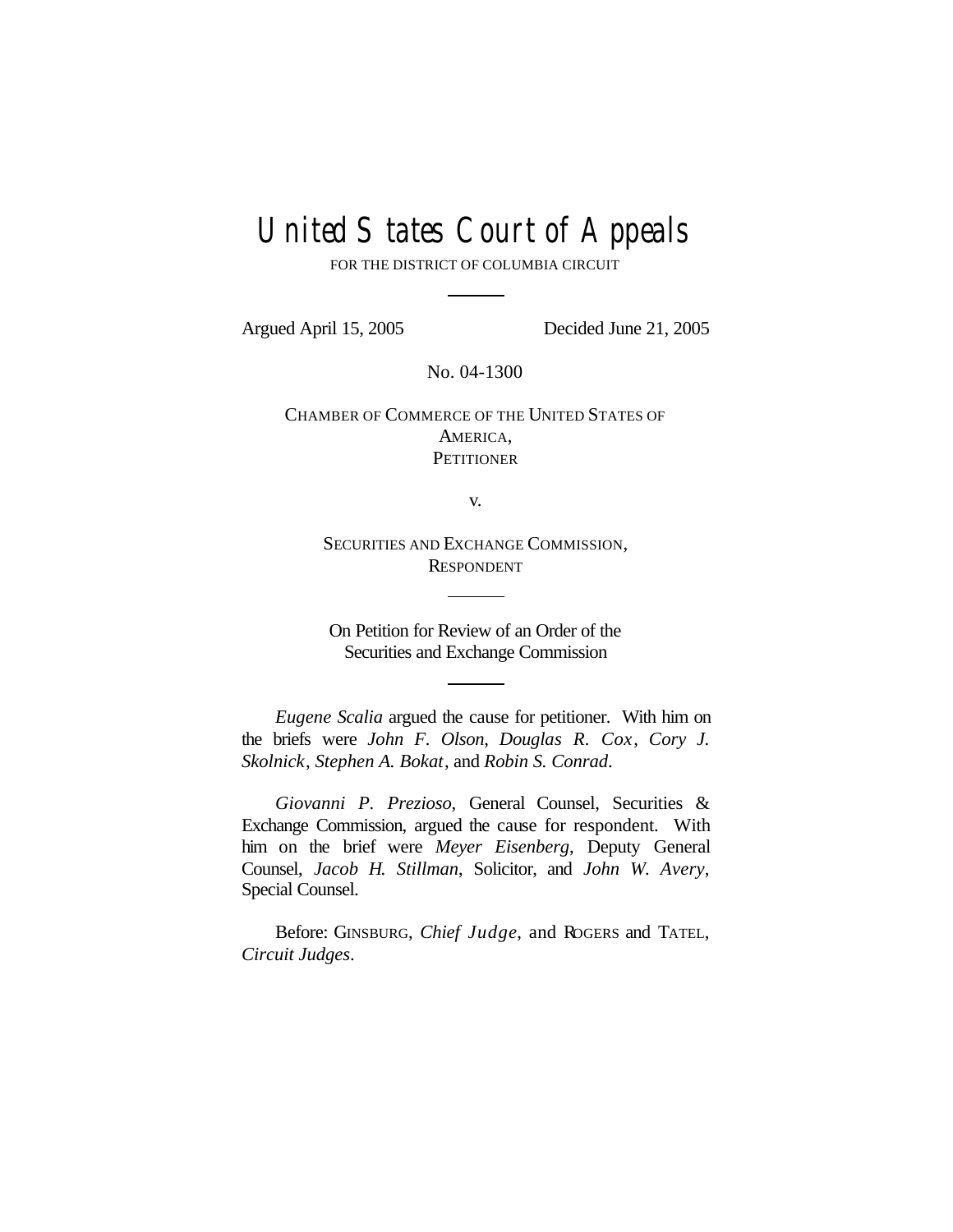# Opinion for the Court filed by *Chief Judge* GINSBURG.

GINSBURG, *Chief Judge*: The Chamber of Commerce of the United States petitions for review of a rule promulgated by the Securities and Exchange Commission under the Investment Company Act of 1940 (ICA), 15 U.S.C. § 80a-1 *et seq*. The challenged provisions of the rule require that, in order to engage in certain transactions otherwise prohibited by the ICA, an investment company – commonly referred to as a mutual fund – must have a board (1) with no less than 75% independent directors and (2) an independent chairman. The Chamber argues the ICA does not give the Commission authority to regulate "corporate governance" and, in any event, the Commission promulgated the rule without adhering to the requirements of the Administrative Procedure Act, 5 U.S.C. § 551 *et seq.*

We hold the Commission did not exceed its statutory authority in adopting the two conditions, and the Commission's rationales for the two conditions satisfy the APA. We agree with the Chamber, however, that the Commission did violate the APA by failing adequately to consider the costs mutual funds would incur in order to comply with the conditions and by failing adequately to consider a proposed alternative to the independent chairman condition. We therefore grant in part the Chamber's petition for review.

# I. Background

A mutual fund, which is "a pool of assets ... belonging to the individual investors holding shares in the fund," *Burks v. Lasker*, 441 U.S. 471, 480 (1979), is operated by an "investment company" the board of directors of which is elected by the shareholders. Although the board is authorized to operate the fund, it typically delegates that management role to an "adviser," which is a separate company that may have interests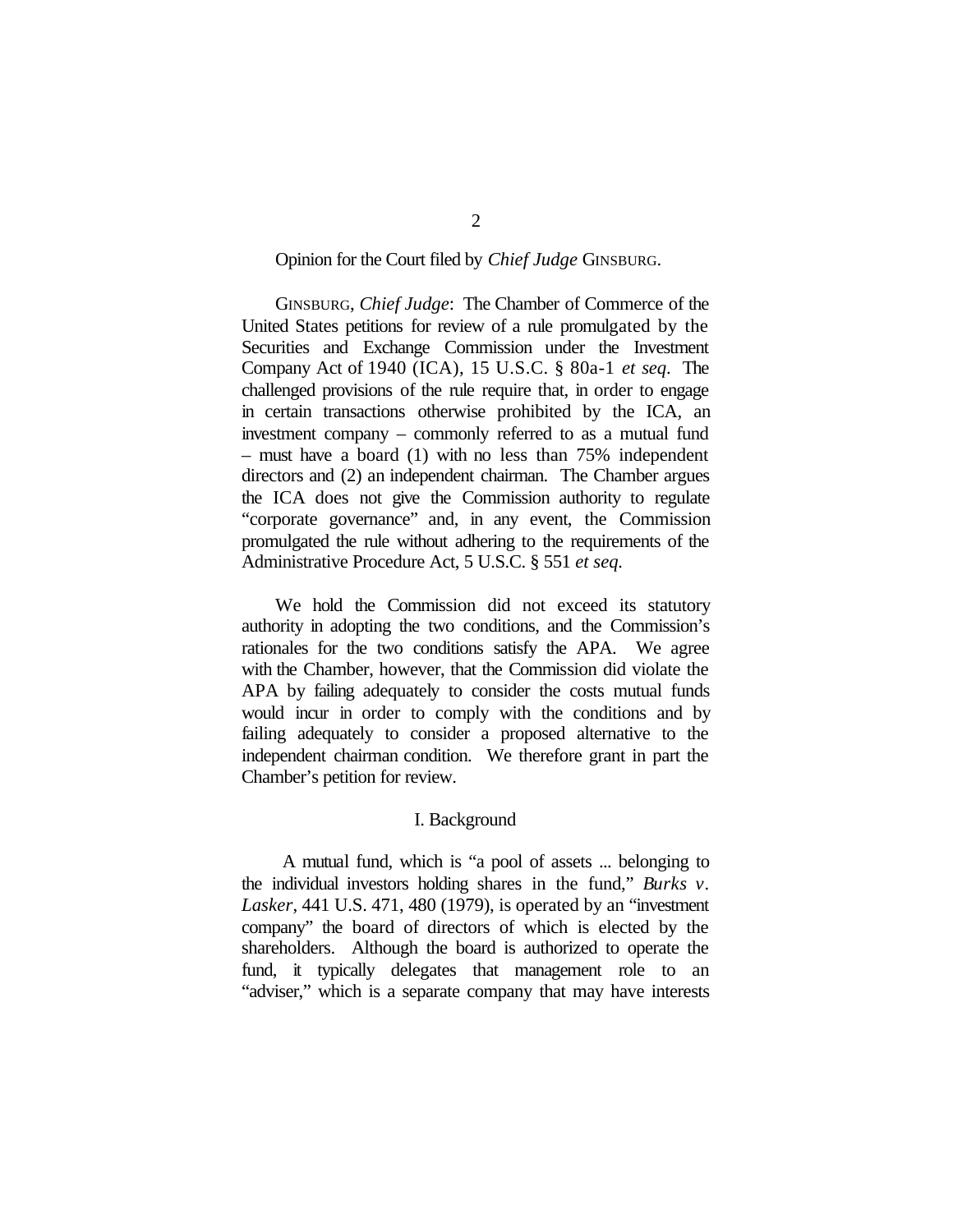other than maximizing the returns to shareholders in the fund. In enacting the ICA, the Congress sought to control "the potential for abuse inherent in the structure of [funds]" arising from the conflict of interests between advisers and shareholders, *id.*; to that end, the ICA prohibits a fund from engaging in certain transactions by which the adviser might gain at the expense of the shareholders. *See generally* 15 U.S.C. § 80a- $12(a)-(g)$ . Pursuant to the Commission's long-standing Exemptive Rules, however, a fund that satisfies certain conditions may engage in an otherwise prohibited transaction. *See, e.g.*, Rule 10f-3, 17 C.F.R. § 270.10f-3 (2004) (when conditions are satisfied, fund may purchase securities in primary offering although adviser-affiliated broker-dealer is member of underwriting syndicate).

 Early in 2004 the Commission proposed to amend ten Exemptive Rules by imposing five new or amended conditions upon any fund wishing to engage in an otherwise prohibited transaction. *See* Investment Company Governance, Proposed Rule, 69 Fed. Reg. 3472 (Jan. 23, 2004). Although the Commission had amended the same ten rules in 2001 to condition exemption upon the fund having a board with a majority of independent directors (that is, directors who are not "interested persons" as defined in § 2(a)(19) of the ICA), *see* Role of Independent Directors of Investment Companies, Final Rule, 66 Fed. Reg. 3734 (Jan. 16, 2001), by 2004 the Commission had come to believe that more was required. "[E]nforcement actions involving late trading, inappropriate market timing activities and misuse of nonpublic information about fund portfolios" had brought to light, in the Commission's view, "a serious breakdown in management controls," signaling the need to "revisit the governance of funds." 69 Fed. Reg. at 3472. Accordingly, the Commission proposed to condition the ten exemptions upon, among other things, the fund having a board of directors (1) with at least 75% independent directors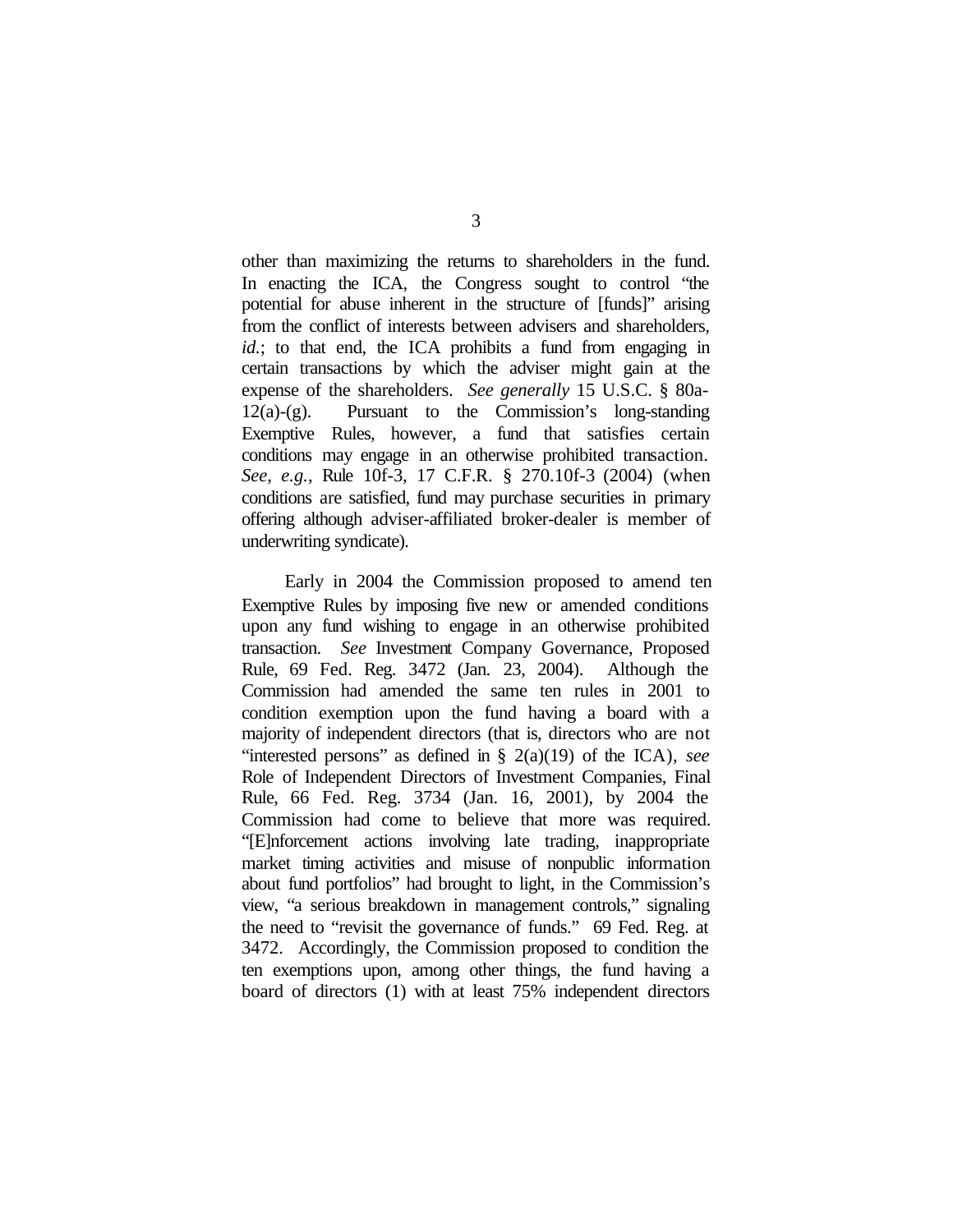and (2) an independent chairman. *Id.* at 3474.

After a period for comment and a public meeting, the Commission unanimously adopted three of the proposed new conditions and, by a vote of three to two, adopted the two corporate governance conditions challenged here. *See* Investment Company Governance, Final Rule, 69 Fed. Reg. 46,378 (Aug. 2, 2004). The Commission majority adopted those two conditions in light of recently revealed abuses in the mutual fund industry, reasoning that the Exemptive Rules

rely on the independent judgment and scrutiny of directors, including independent directors, in overseeing activities that are beneficial to funds and fund shareholders but that involve inherent conflicts of interest between the funds and their managers. ... These further amendments provide for greater fund board independence and are designed to enhance the ability of fund boards to perform their important responsibilities under each of the rules.

*Id.* at 46,379. Raising the percentage of independent directors from 50% to 75%, the Commission anticipated, would "strengthen the independent directors' control of the fund board and its agenda," *id.* at 46,381, and "help ensure that independent directors carry out their fiduciary responsibilities," *id.* at 46,382. The Commission justified the independent chairman condition on the ground that "a fund board is in a better position to protect the interests of the fund, and to fulfill the board's obligations under the Act and the Exemptive Rules, when its chairman does not have the conflicts of interest inherent in the role of an executive of the fund adviser." *Id.*

The dissenting Commissioners were concerned the two disputed conditions would come at "a substantial cost to fund shareholders," and they believed the existing statutory and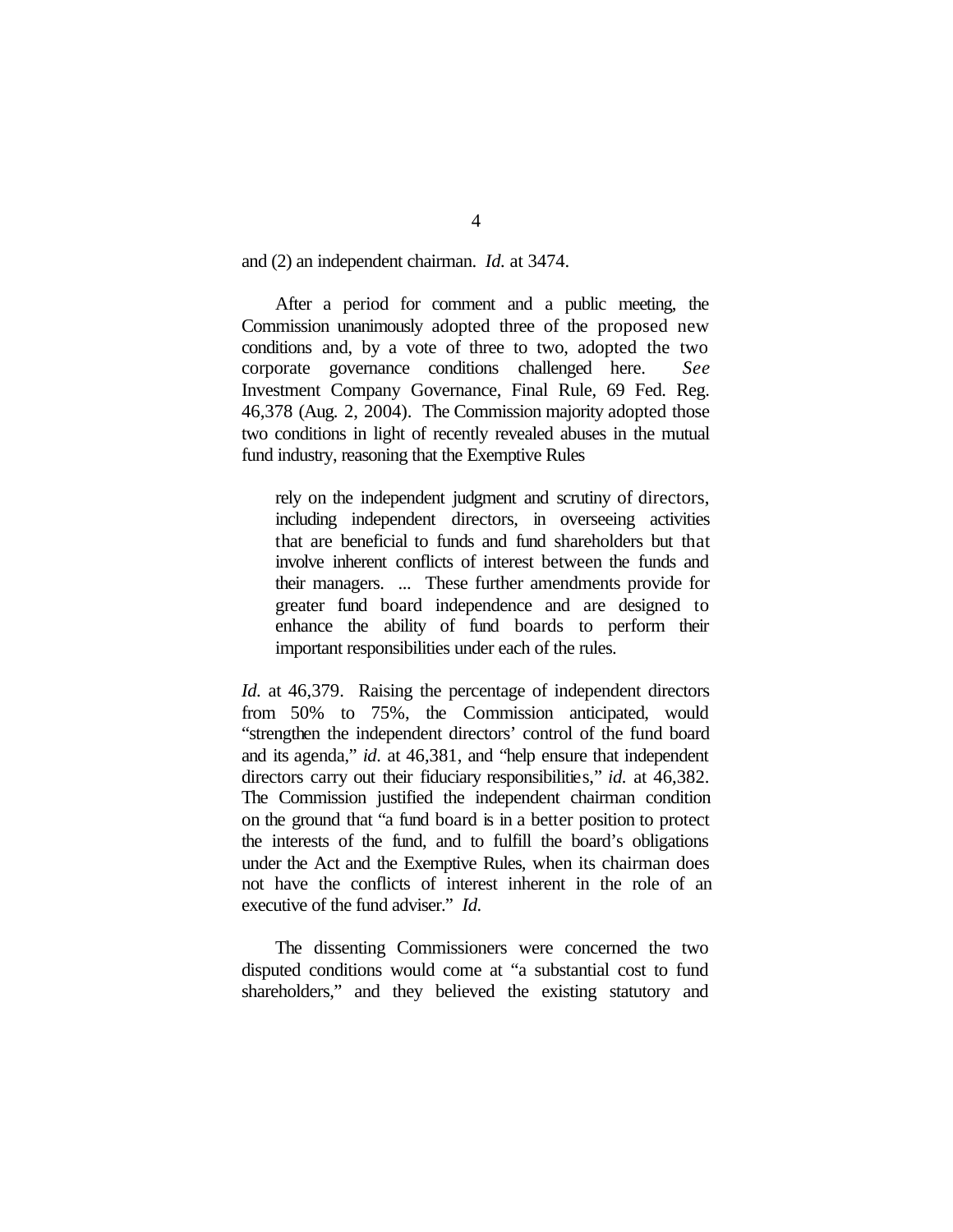regulatory controls ensured adequate oversight by independent directors. 69 Fed. Reg. at 46,390. Specifically, they faulted the Commission for not giving "any real consideration to the costs" of the 75% condition, *id.* at 46,390-46,391; for failing adequately to justify the independent chairman condition, *id.* at 46,391-46,392; and for not considering alternatives to that condition, *id.* at 46,392-46,393. The Chamber timely petitioned for review, asserting an interest in the new conditions both as an investor and as an association with mutual fund advisers among its members.

## II. Analysis

The Chamber makes two arguments on the merits: The Commission had no authority under the ICA to adopt the two conditions; and the Commission violated the APA in the rulemaking by which it promulgated the conditions. Before addressing those arguments, we must assure ourselves of the Chamber's standing, and thus of our jurisdiction.

#### A. Jurisdiction of the Court

Under Article III of the Constitution the "judicial Power of the United States" is limited to the resolution of "Cases" or "Controversies," a corollary of which is that a party invoking our jurisdiction "must show that the conduct of which he complains has caused him to suffer an 'injury in fact' that a favorable judgment will redress." *Elk Grove Unified School Dist. v. Newdow*, 124 S.Ct. 2301, 2308 (2004). In this case the Chamber claims it is injured by the two challenged conditions because it would like to invest in shares of funds that may engage in transactions regulated by the Exemptive Rules but do not meet those conditions. *See* Dec'l of Stan M. Harrell ¶ 2 (Chamber currently invests in funds, intends to continue doing so, and would like to invest in funds unconstrained by the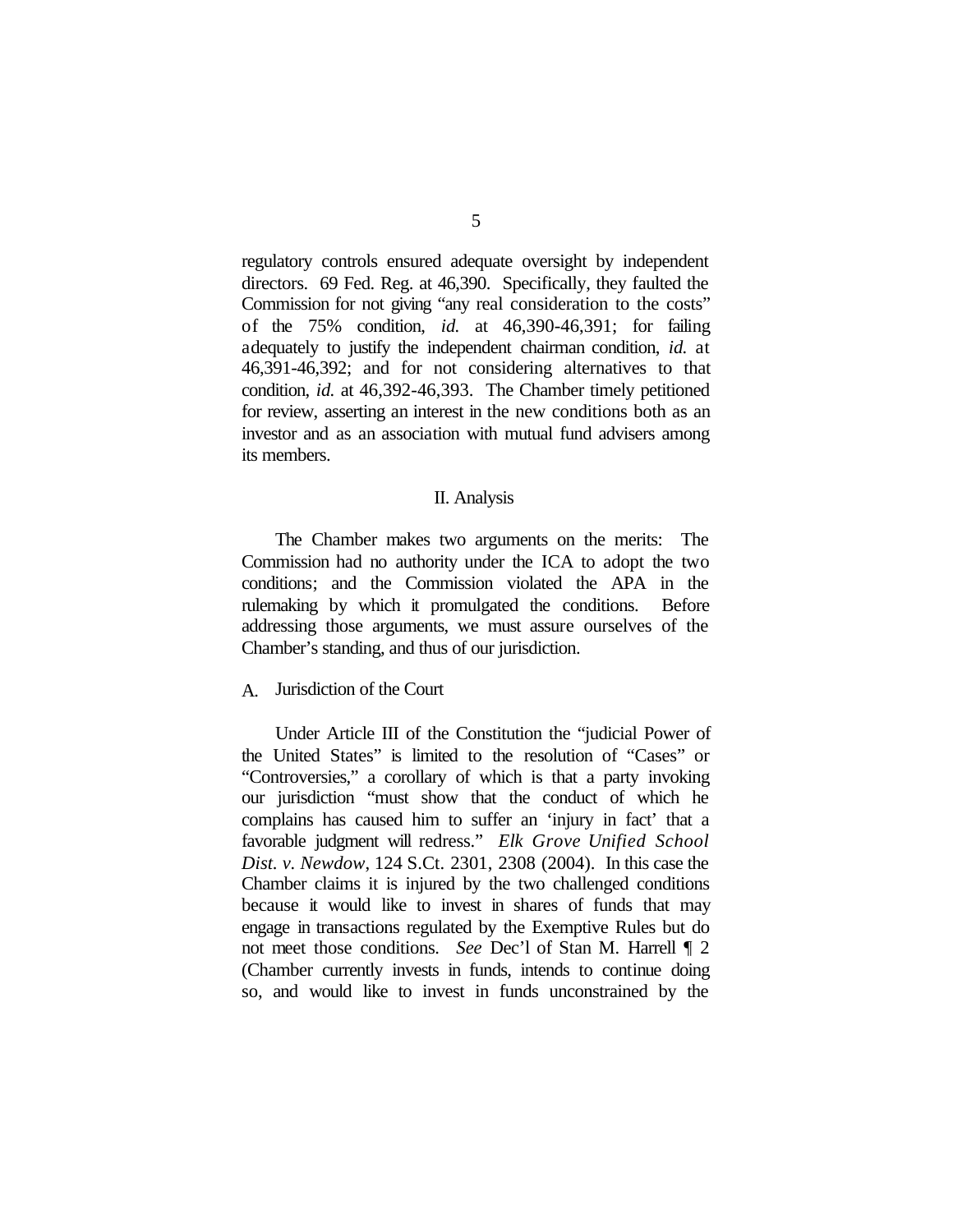conditions).

The Chamber cites two cases for the proposition that loss of the opportunity to purchase a desired product is a legally cognizable injury. *Consumer Fed'n of Am.* v. *FCC*, 348 F.3d 1009, 1011-12 (D.C. Cir. 2003) (injury-in-fact where merger would deprive plaintiff of opportunity to purchase desired service); *Competitive Enter. Inst. v. Nat'l Highway Traffic SafetyAdmin.*, 901 F.2d 107, 112-13 (D.C. Cir. 1990) (injury-infact where fuel economy regulations foreclosed "opportunity to buy larger passenger vehicles"). The Commission argues in response that there is no evidence a fund of the type in which the Chamber wants to invest would perform better than a fund that conforms to the two corporate governance conditions. In *Consumer Federation*, however, we held "the inability of consumers to buy a desired product ... constitute[d] injury-infact even if they could ameliorate the injury by purchasing some alternative product." 348 F.3d at 1012. Under our precedent, therefore, the Chamber has suffered an injury-in-fact and, because a favorable ruling would redress that injury, it has standing to sue the Commission. And so to the merits.

#### B. The Commission's Authority under the ICA

The Chamber maintains the Commission did not have authority under the ICA to condition the exemptive transactions as it did. First the Chamber observes rather generally that "matters of corporate governance are traditionally relegated to state law"; and second, it maintains these particular conditions are inconsistent with the statutory requirement that 40% of the directors on the board of an investment company be independent, *see* 15 U.S.C. § 80a-10(a). The Commission points to  $\S$  6(c) of the ICA, 15 U.S.C.  $\S$  80a-6(c), as the source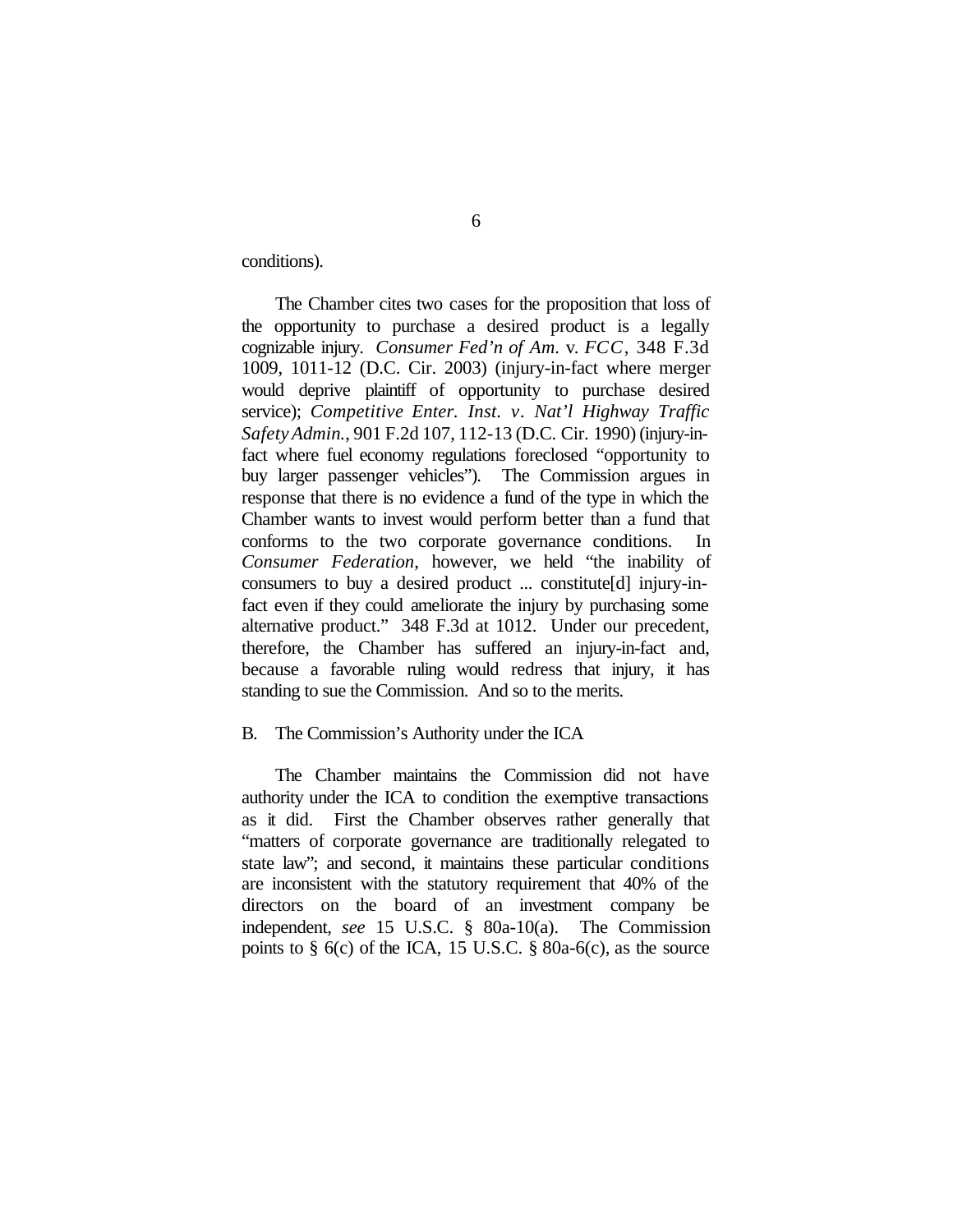of its authority.\* That provision conspicuously confers upon the Commission broad authority to exempt transactions from rules promulgated under the ICA, subject only to the public interest and the purposes of the ICA.

The thrust of the Chamber's first contention is that  $\S$  6(c) should not be read to enable the Commission to leverage the exemptive authority it clearly does have so as to regulate a matter, namely, corporate governance, over which the states, not the Commission, have authority. For support the Chamber relies principally upon two cases from this circuit concerning the Commission's authority under the Securities and Exchange Act of 1934. Neither of those cases, however, arose from an exercise of authority analogous to the rulemaking here under review.

In *Business Roundtable v. SEC*, 905 F.2d 406, 416-17 (1990), we held the Commission did not have authority under the 1934 Act to bar a stock exchange from listing common stock with restricted voting rights. The Commission had invoked the provision of that Act authorizing it to make rules "otherwise in furtherance of the purposes" of the Act. *Id.* at 410. Reasoning that "unless the legislative purpose is defined by reference to the

<sup>\*</sup> That section provides:

The Commission, by rules and regulations upon its own motion, or by order upon application, may conditionally or unconditionally exempt any person, security, or transaction, or any class or classes of persons, securities, or transactions, from any provision or provisions of this [Act] or of any rule or regulation thereunder, if and to the extent that such exemption is necessary or appropriate in the public interest and consistent with the protection of investors and the purposes fairly intended by the policy and provisions of this  $[Act]$ .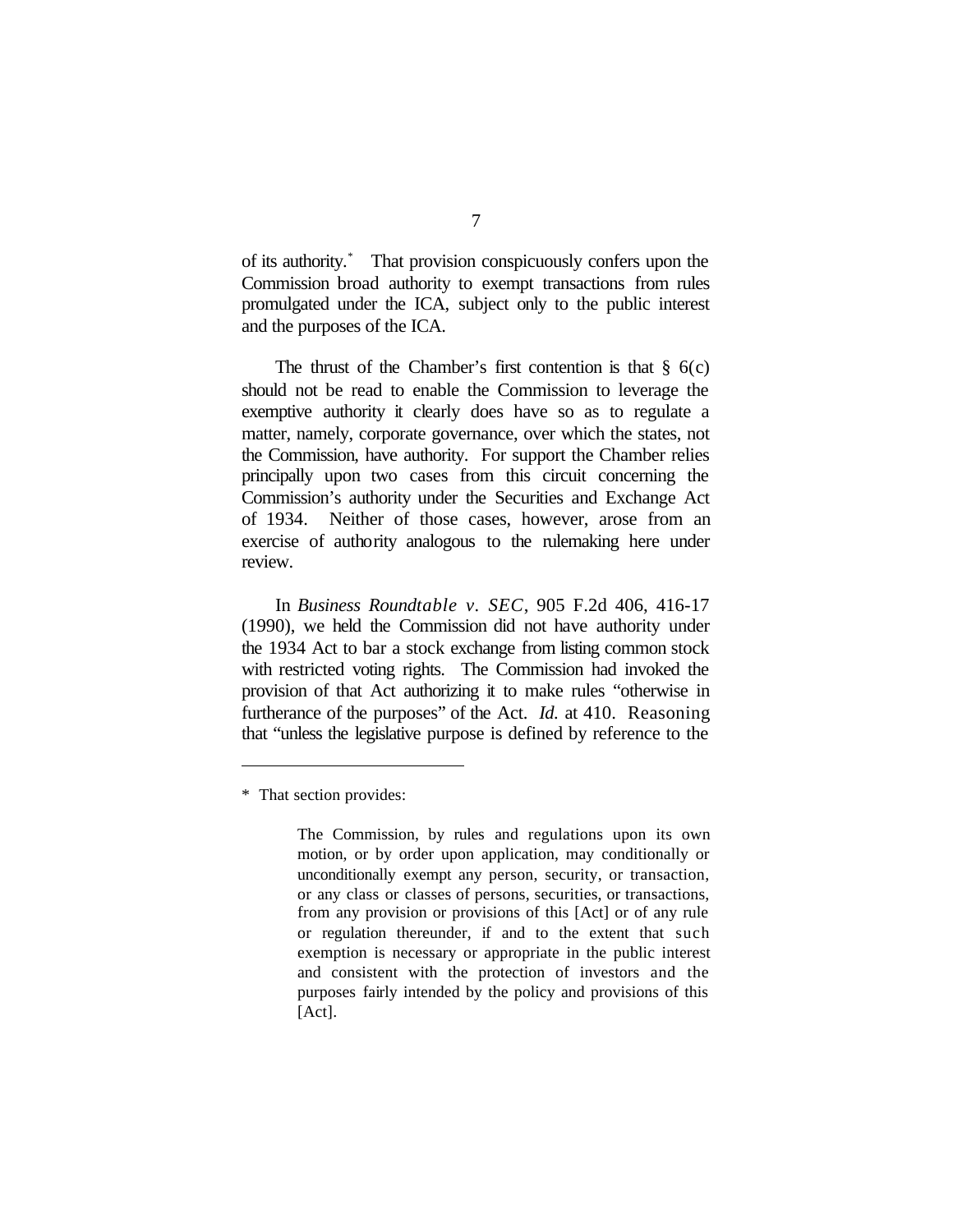*means* Congress selected, it can be framed at *any* level of generality," and the means the Congress selected in the 1934 Act was disclosure, *id.*, we vacated the rule because it went beyond disclosure to regulate "the substance of what the shareholders may enact," *id.* at 411.

*Business Roundtable* is of little help to the Chamber because, as the Commission documents, the purposes of the ICA include tempering the conflicts of interest "inherent in the structure of investment companies," *Burks*, 441 U.S. at 480; *see also* 15 U.S.C. § 80a-1(b) ("policy and purposes of [ICA] ... shall be interpreted ... to eliminate" conflicts of interest); and regulation of the governance structure of investment companies is among the means the Congress used to effect that purpose. *See Burks*, 441 U.S. at 479 (ICA "functions primarily to impose controls and restrictions on the internal management of investment companies") (emphases removed); *id.* at 484 (in enacting ICA Congress "place[d] the unaffiliated directors in the role of independent watchdogs ... who would furnish an independent check upon the management of investment companies"). Moreover, the Commission's effort to enlarge the role of independent directors on the boards of investment companies accords with "the structure and purpose of the ICA [both of which] indicate that Congress entrusted to the independent directors ... the primary responsibility for looking after the interests of the funds' shareholders." *Id.* at 484-85.

In *Teicher v. SEC*, 177 F.3d 1016, 1019-20 (1999), we held a provision of the 1934 Act authorizing the Commission to "place limitations on the activities or functions" of a person convicted of securities fraud in the broker-dealer industry did not authorize it to place limitations upon the activities or functions of that person in an industry regulated under a different "occupational licensing regime" administered by the Commission. The Commission's authority, we reasoned, must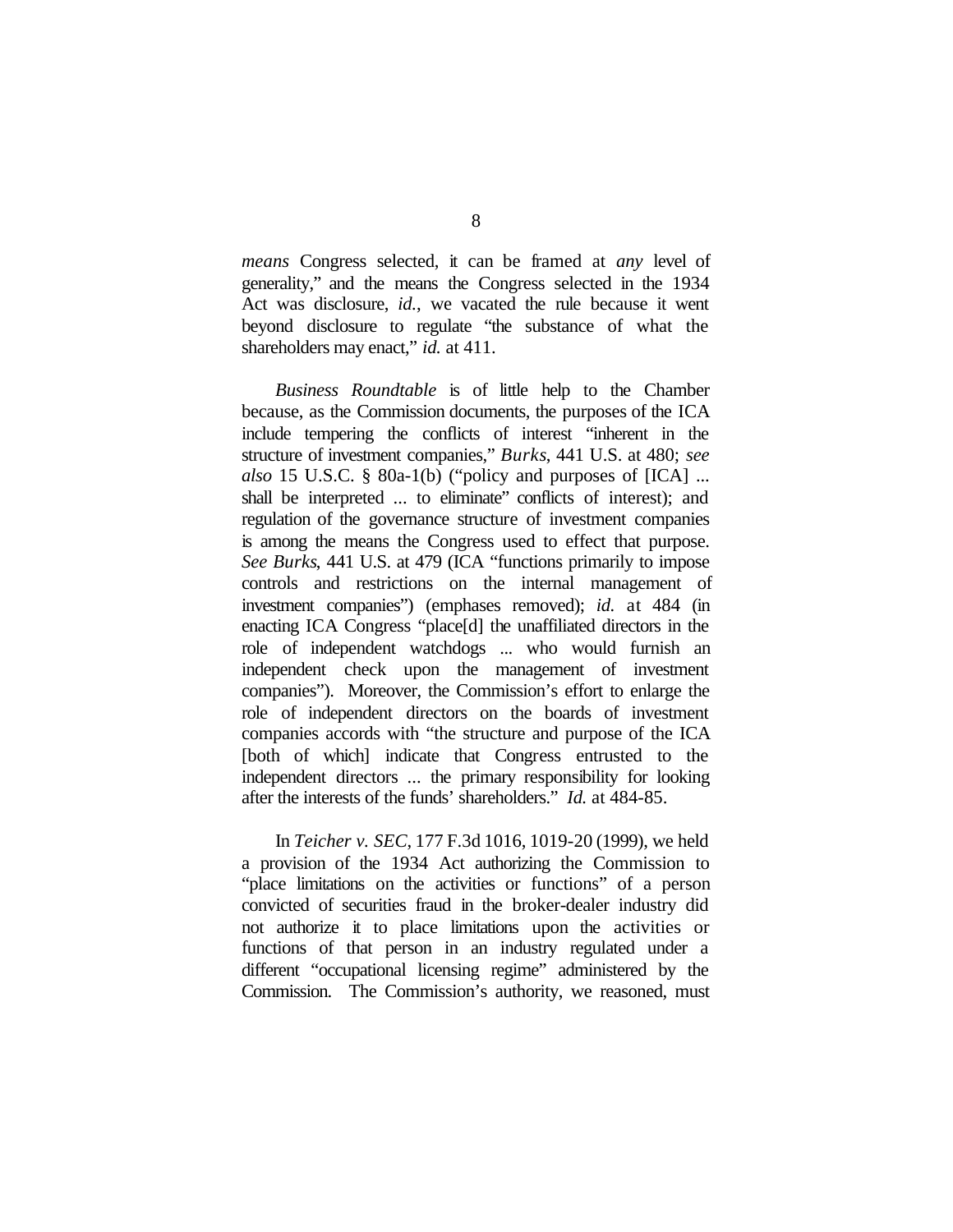be read with "some concept of the relevant domain" in mind; even the Commission did not "suggest that [provision] allows it to bar one of the offending parties from being a retail shoe salesman, or to exclude him from the Borough of Manhattan." *Id.* at 1019. The present case is different from *Teicher* because here the Commission did not exercise its regulatory authority to effect a purpose beyond that of the statute from which its authority derives.

The Chamber's second contention is that the conditions conflict with the intent of the Congress, expressed in § 10(a) of the ICA, that 40% of the directors of an investment company be independent. *See Chevron, U.S.A., Inc. v. NRDC*, 467 U.S. 837, 842-43 (1984) ("If the intent of Congress is clear, that is the end of the matter; for the court, as well as the agency, must give effect to the unambiguously expressed intent of Congress"). Section 10(a), however, states only that a fund may have "no more than" 60% inside directors, 15 U.S.C. § 80a-10(a), which necessarily means at least 40% must be independent and strongly implies a greater percentage may be; it speaks not at all to authority of the Commission to provide an incentive for investment companies to enhance the role of independent directors and, as the Commission is keen to point out, the challenged conditions apply only to funds that engage in exemptive transactions.

# C. The Requirements of the APA

The condemnation of the APA extends to any rule that is "arbitrary, capricious, an abuse of discretion, or otherwise not in accordance with law."  $5 \text{ U.S.C. }$   $\frac{8}{9}$  706(2)(A). Although the "scope of review under the 'arbitrary and capricious' standard is narrow and a court is not to substitute its judgment for that of the agency," we must nonetheless be sure the Commission has "examine[d] the relevant data and articulate[d] a satisfactory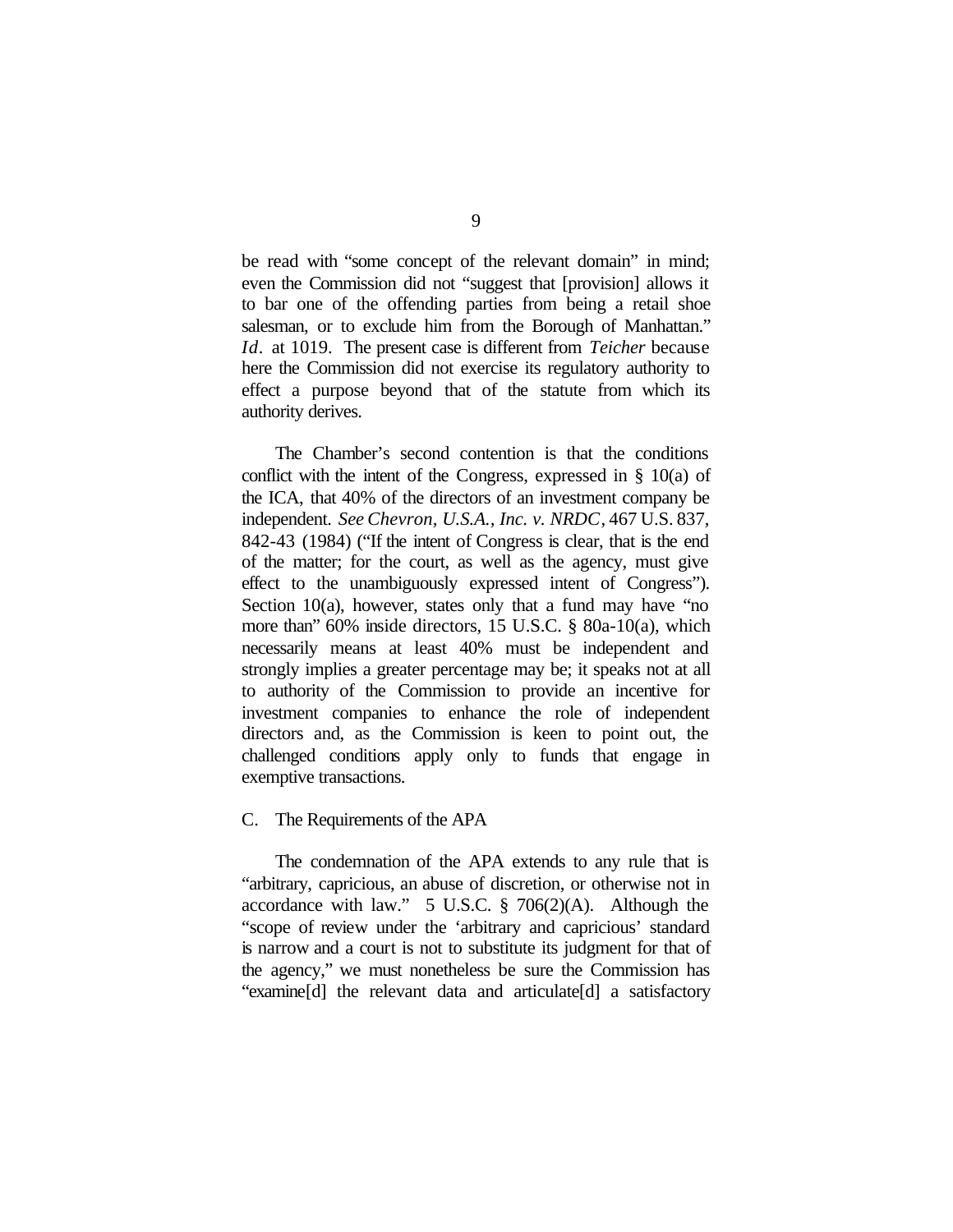explanation for its action including a rational connection between the facts found and the choice made." *Motor Vehicle Mfrs. Ass'n v. StateFarm MutualAuto.Ins.Co.*,463 U.S. 27, 43 (1983); *see also Pub. Citizen v. Fed. Motor Carrier Safety Admin.*, 374 F.3d 1209, 1216 (D.C. Cir. 2004).

The Chamber argues the Commission violated the APA because it (1) failed to show the connection between the abuses that prompted the rulemaking and the conditions newly included in the Exemptive Rules; (2) did not comply with its obligation under the ICA to consider whether those conditions "will promote efficiency, competition, and capital formation," 15 U.S.C. § 80a-2(c); *see Pub. Citizen*, 374 F.3d at 1216 (rule is "arbitrary and capricious" if agency fails to consider factors "it must consider under its organic statute"); and (3) did not consider reasonable alternatives to the independent chairman condition.

#### 1. Justification for the Rulemaking

The Chamber maintains the "rulemaking is flawed for the elementary reason that the Commission amended ten separate and distinct pre-existing rules [by imposing the two challenged conditions] without any meaningful consideration of them." Similarly, the Chamber argues the Commission did not adequately explain why the conditions it added were necessary in light of the conditions previously contained in the Exemptive Rules. The Commission answers that its stated justification for amending the Exemptive Rules satisfies the standards of the APA. We agree.

In the wake of recent revelations of certain abuses in the mutual fund industry, the Commission was concerned about what it diagnosed as "a serious breakdown in management controls." *See* 69 Fed. Reg. at 46,378-46,379; 69 Fed. Reg. at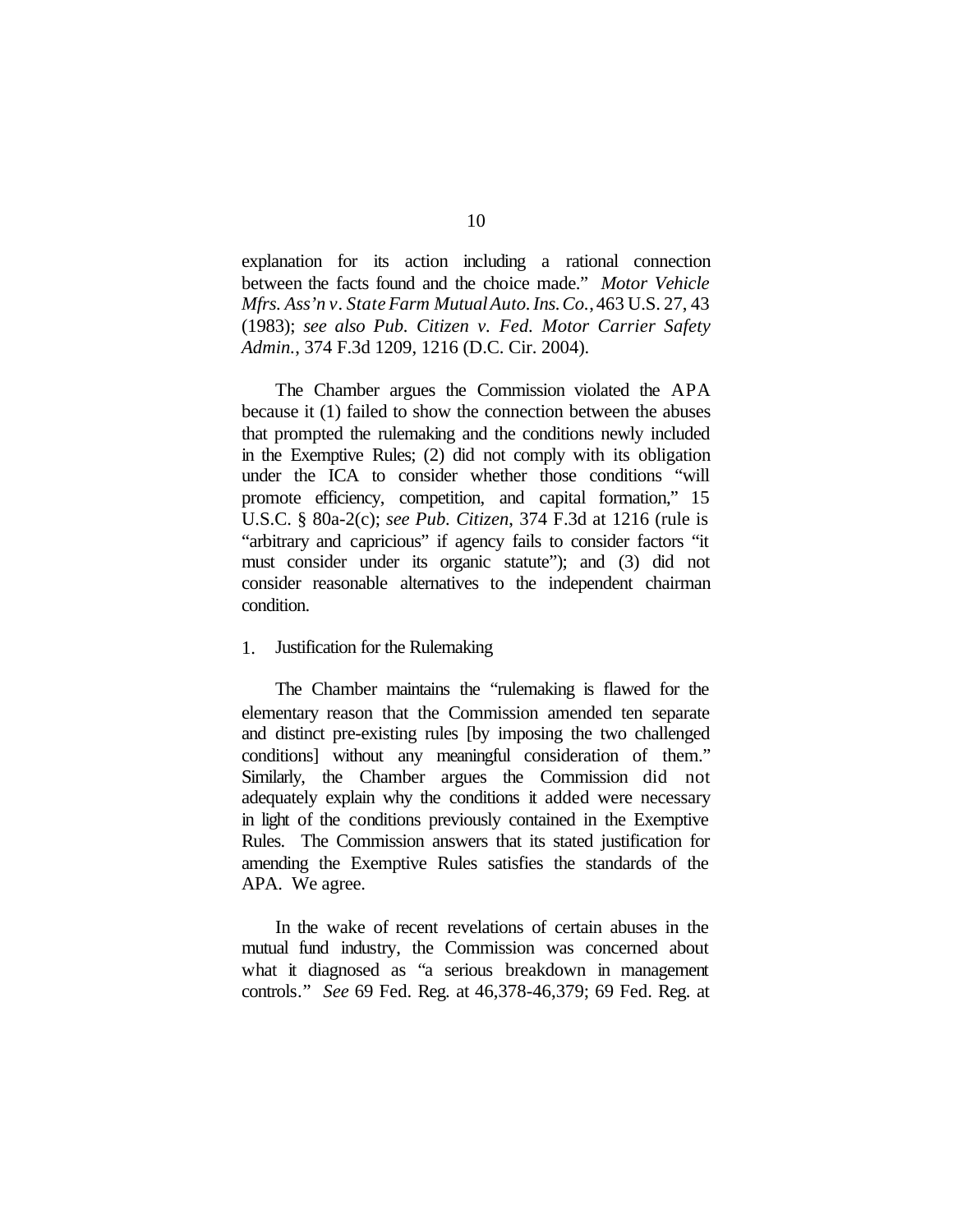3472. Although it is true, as the Chamber repeatedly notes, that none of the documented abuses involved a transaction covered by the Exemptive Rules, the Commission, as we have said, thought it prudent to amend those rules because the particular abuses that had come to light revealed a more general problem with conflicts of interest than it had previously suspected and portended further abuses if that perceived problem was not addressed. The Commission thus viewed strengthening the role of independent directors in relation to exemptive transactions as a prophylactic measure, not a response to a present problem involving abuse of the Exemptive Rules. *See* 69 Fed. Reg. at 46,379.

The Chamber claims the Commission's decision was unreasonable because the conditions for engaging in exemptive transactions had already been tightened in 2001. But that begs the question whether the conditions of 2001 were adequate in view of the new evidence that some boards were failing to prevent egregious conflicts of interest involving late trading and market timing. Might not they also fail to police sufficiently the conflicts of interest inherent in the exemptive transactions? That those transactions were already subject to some regulation does not render unreasonable the Commission's judgment that additional regulation was called for as a prophylactic.

Finally, the Chamber argues the "actual terms" of the conditions were not reasonable in light of "the problems [the Commission] claimed justified the rulemaking." Those problems all trace to the failure of investment company boards, for whatever reason, to guard against advisers' conflicts of interest. *See* 69 Fed. Reg. at 3473 ("boards may have simply abdicated their responsibilities, or failed to ask the tough questions of advisers; in other cases, boards may have lacked the information or organizational structure necessary to play their proper role"). So that boards are apprised of the activities of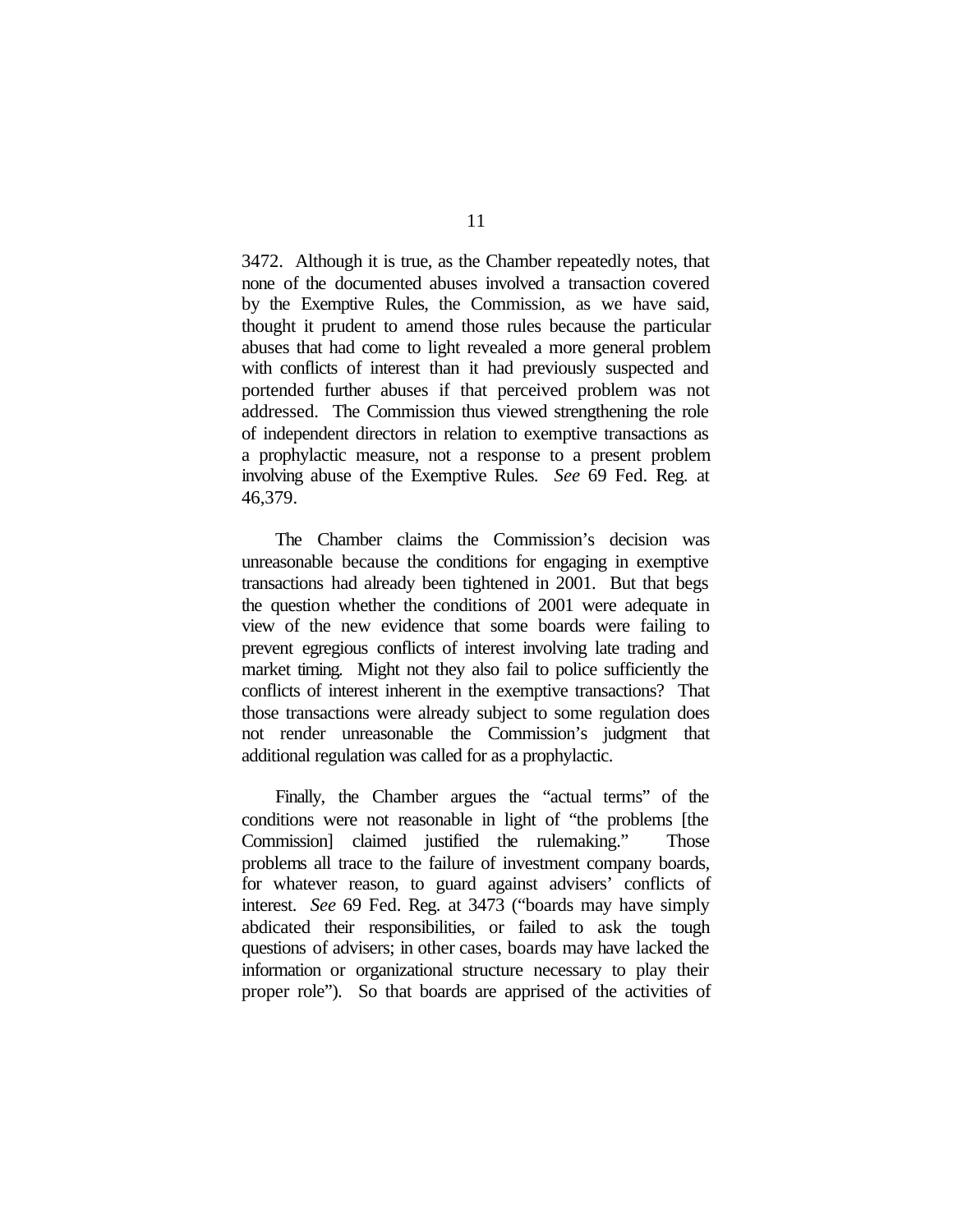their fund's adviser, the Commission, in a separate proceeding first required funds to designate a chief compliance officer charged with bringing relevant information to the board. *See* Compliance Programs of Investment Companies and Investment Advisers, 68 Fed. Reg. 74,714 (Dec. 24, 2003). The Commission then undertook in the present rulemaking to ensure that independent directors would be in a position to put such information to good use.

To that end, the Commission reasonably concluded that raising the minimum percentage of independent directors from 50% to 75% would "strengthen the hand of the independent directors when dealing with fund management, and may assure that independent directors maintain control of the board and its agenda." 69 Fed. Reg. at 46,382. Similarly, the Commission concluded that having an independent chairman would be beneficial because the chairman plays "an important role in setting the agenda of the board[,] ... in providing a check on the adviser, in negotiating the best deal for shareholders when considering the advisory contract, and in providing leadership to the board that focuses on the long-term interests of investors." 69 Fed. Reg. at 46,383. We have no basis upon which to second-guess that judgment.

In sum, the Chamber points to nothing in the ICA to suggest the Congress restricted the authority of the Commission to make "precautionary or prophylactic responses to perceived risks," *Certified Color Mfrs. Ass'n v. Mathews*, 543 F.2d 284, 296 (D.C. Cir. 1976); and the Commission's effort to prevent future abuses of exemptive transactions was not arbitrary, capricious, or in any way an abuse of its discretion, in violation of the APA.

### 2. Consideration of Costs

The ICA mandates that when the Commission "engage[s]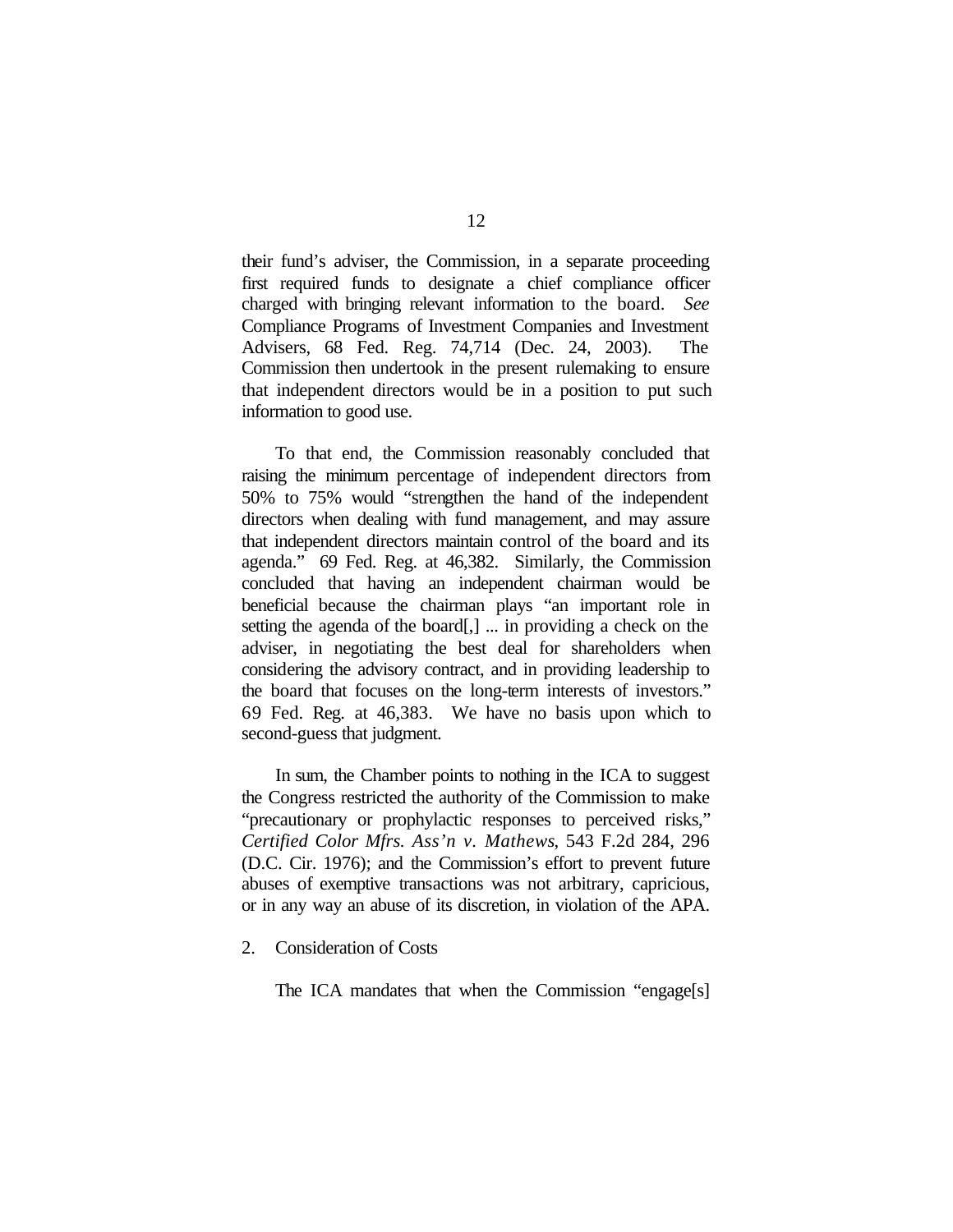in rulemaking and is required to consider or determine whether an action is consistent with the public interest [it] shall ... consider ... whether the action will promote efficiency, competition, and capital formation." 15 U.S.C. § 80a-2(c). The Chamber argues the Commission violated this mandate, and hence the APA, by failing (1) to develop new, and to consider extant, empirical data comparing the performance of funds respectively led by inside and by independent chairmen; and (2) to consider the costs of the conditions it was imposing, which costs in turn impede efficiency, competition, and capital formation. The Commission denies the charges.

The particulars of the Chamber's first contention are that the Commission should have directed its staff to do a study of the effect of an independent chairman upon fund performance and that when such a study, commissioned by Fidelity Investments, was presented during the comment period, the Commission gave it short shrift. 69 Fed. Reg. at 46,383 n.52; *see* Geoffrey H. Bobroff and Thomas H. Mack, Assessing the Significance of Mutual Fund Board Independent Chairs (Mar. 10, 2004). As to the former point, although we recognize that an agency acting upon the basis of empirical data may more readily be able to show it has satisfied its obligations under the APA, *see Nat'l Ass'n of Regulatory Util. Comm'rs v. FCC*, 737 F.2d 1096, 1124 (D.C. Cir. 1984) (in informal rulemaking it is "desirable" that agency "independently amass [and] verify the accuracy of" data), we are acutely aware that an agency need not – indeed cannot – base its every action upon empirical data; depending upon the nature of the problem, an agency may be "entitled to conduct ... a general analysis based on informed conjecture." *Melcher v. FCC*, 134 F.3d 1143, 1158 (D.C. Cir. 1998); *Nat'l Ass'n of Regulatory Util. Comm'rs*, 737 F.2d at 1124 (failure to conduct independent study not violative of APA because notice and comment procedures "permit parties to bring relevant information quickly to the agency's attention"); *see also*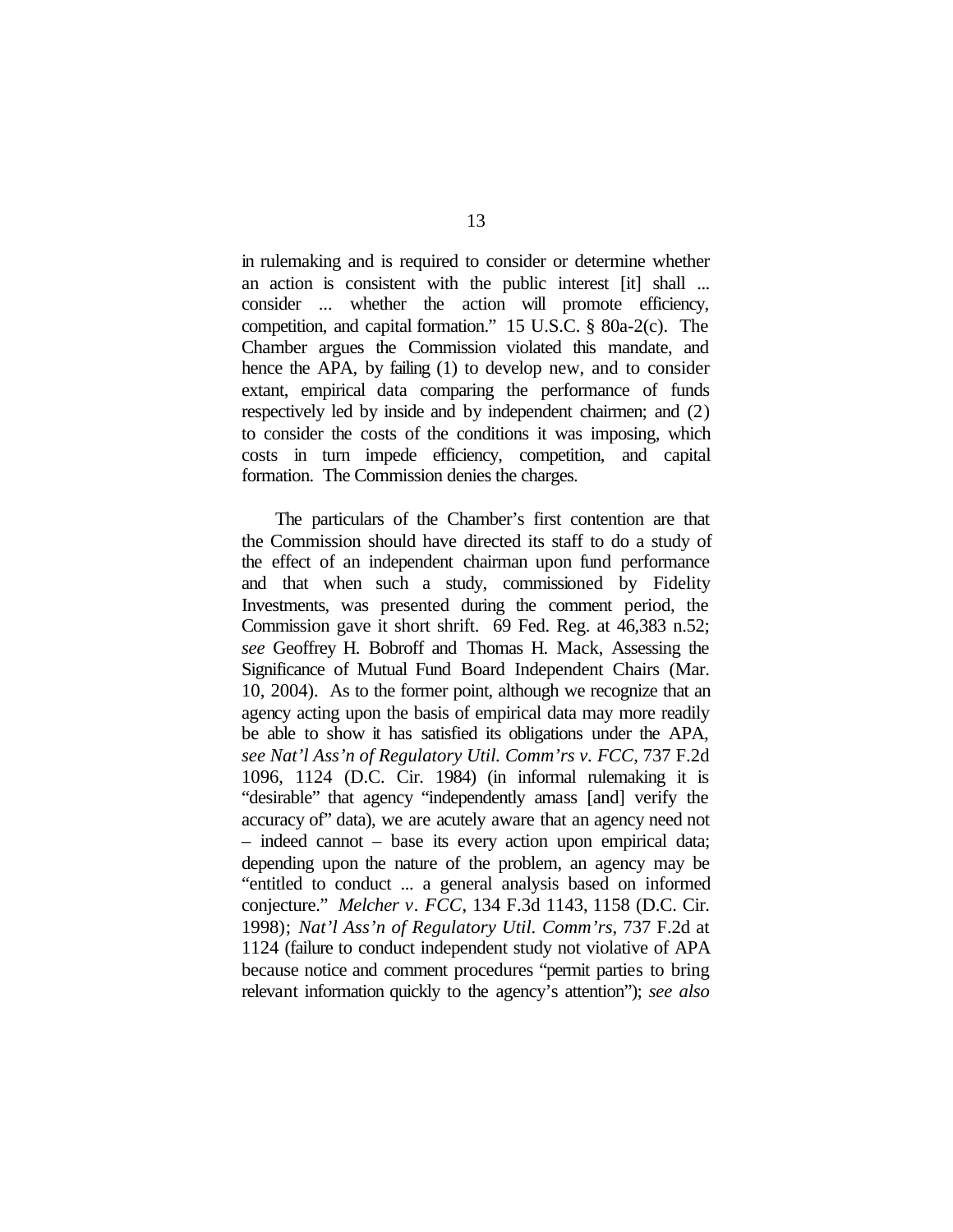*FCC v. Nat'l Citizens Comm. for Broad.*, 436 U.S. 775, 813-14 (1978) (FCC, in making "judgmental or predictive" factual determinations, did not need "complete factual support" because "a forecast of the direction in which future public interest lies necessarily involves deductions based on the expert knowledge of the agency").

Here the Commission, based upon "its own and its staff's experience, the many comments received, and other evidence, in addition to the limited and conflicting empirical evidence," concluded an independent chairman "can provide benefits and serve other purposes apart from achieving high performance of the fund." 69 Fed. Reg. at 46,383-46,384. The Commission's decision not to do an empirical study does not make that an unreasoned decision. *See BellSouth Corp. v. FCC*, 162 F.3d 1215, 1221 (D.C. Cir. 1999) ("When ... an agency is obliged to make policy judgments where no factual certainties exist or where facts alone do not provide the answer, our role is more limited; we require only that the agency so state and go on to identify the considerations it found persuasive").

Nor did the Commission violate the APA in its consideration of the Fidelity study. Although Chairman Donaldson did, as the Chamber points out, betray a dismissive attitude toward the value of empirical data, SEC Open Meeting, 57-58 (June 23, 2004) ("there are no empirical studies that are worth much. You can do anything you want with numbers and we've seen evidence of that in a number of our submissions"), the Commission did not reject the Fidelity study or decline to do its own study upon that basis. Rather, the Commission concluded the Fidelity study was "unpersuasive" because, as the authors acknowledged, it did not rule out "other important differences [than independence of the chairman] that may have impacted performance results," 69 Fed. Reg. at 46,383 n.52 (quoting study), and because it did not use a reliable method of calculating fund expenses, *id.* The Commission also noted that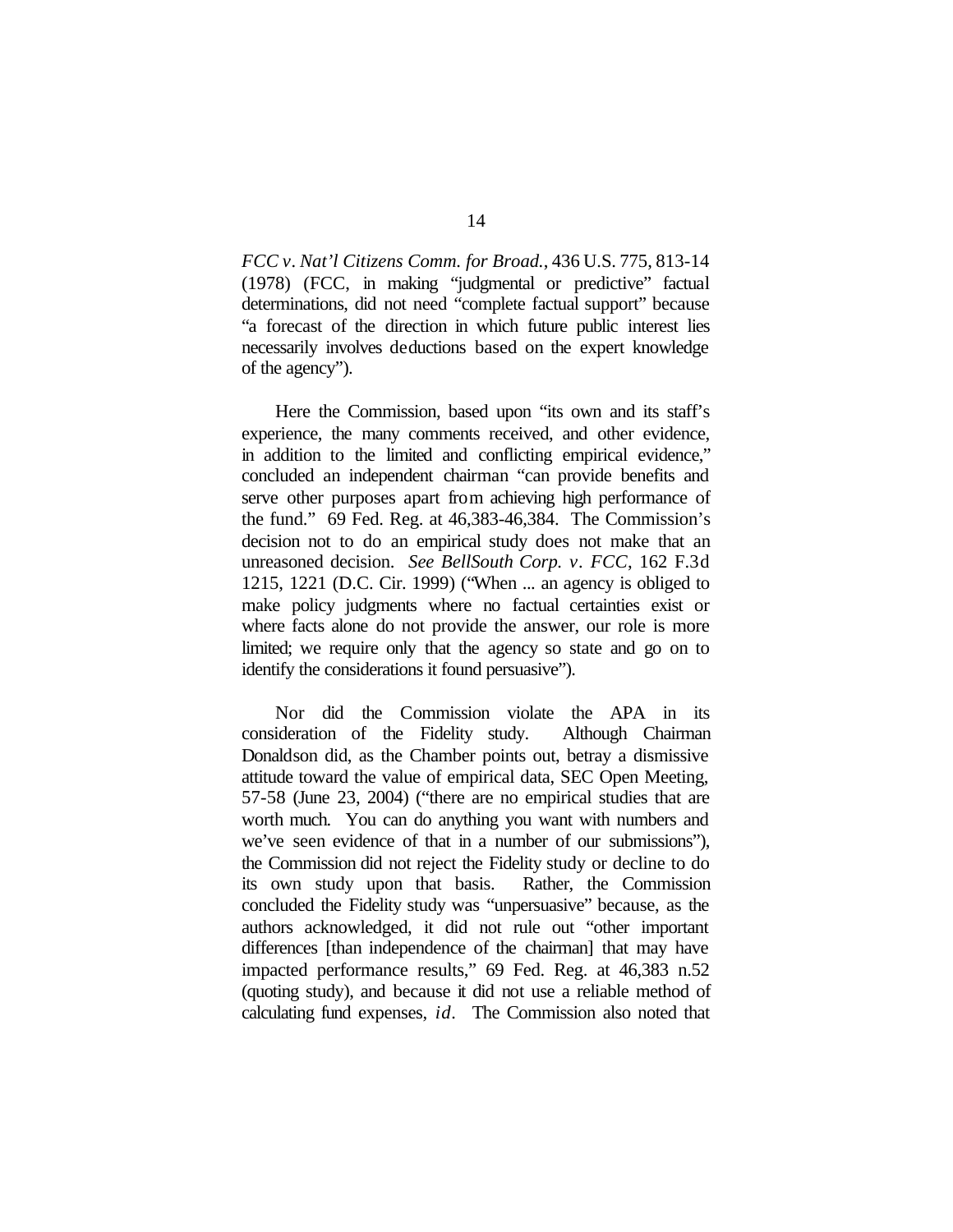other commenters reviewing the Fidelity study had concluded funds with an independent chairman did "slightly better in terms of returns, but at lower cost." *Id.* Although a more detailed discussion of the study might have been useful, the Commission made clear enough the limitations of the study, and we have no cause to disturb its ultimate judgment that the study was "unpersuasive evidence." *Cf. Hüls Am. Inc. v. Browner*, 83 F.3d 445, 452 (D.C. Cir. 1996) (court owes "extreme degree of deference to the agency when it is evaluating scientific data within its technical expertise").<sup>\*</sup>

We reach a different conclusion with regard to the Commission's consideration of the costs of the conditions. With respect to the 75% independent director condition, the Commission, although describing three methods by which a fund might comply with the condition, claimed it was without a "reliable basis for determining how funds would choose to satisfy the [condition] and therefore it [was] difficult to determine the costs associated with electing independent directors." 69 Fed. Reg. at 46,387. That particular difficulty may mean the Commission can determine only the range within which a fund's cost of compliance will fall, depending upon how it responds to the condition but, as the Chamber contends, it does not excuse the Commission from its statutory obligation to determine as best it can the economic implications of the rule

<sup>\*</sup> The Chamber also argues the Congress's subsequent direction to the Commission to "provide[] a justification" for the independent chairman condition, *see* Consolidated Appropriations Act, 2005, Pub. L. No. 108-447, 118 Stat. 2809 (2004), establishes that the Commission failed to provide an adequate justification in the rulemaking proceeding. That does not follow, however; the Congress may require a more detailed explanation for a rule than is required by the APA. *See Motor Vehicle Mfrs. Ass'n*, 463 U.S. at 44-45 (rejecting view "congressional reaction" to rule necessitated stricter judicial review).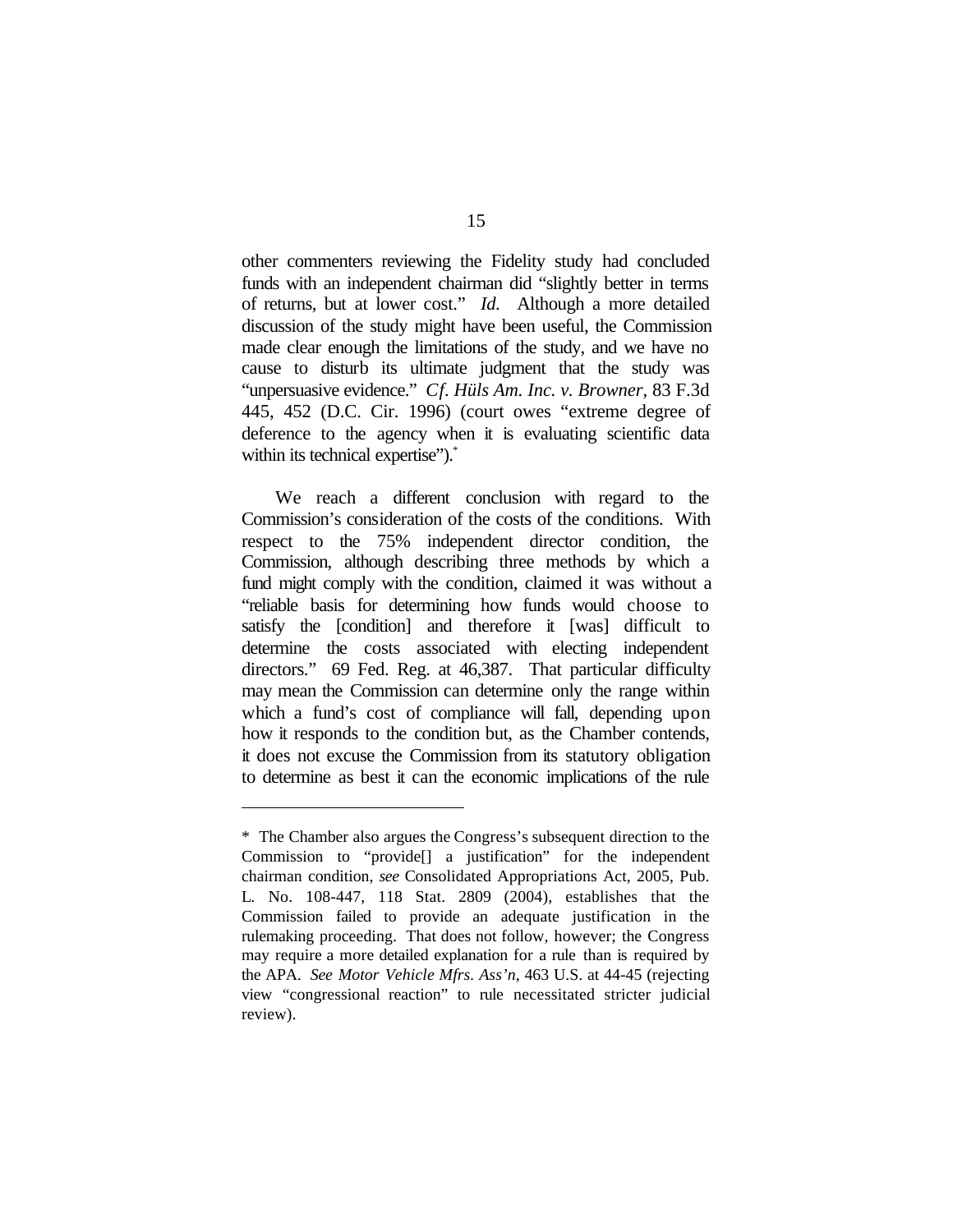it has proposed. *See Pub. Citizen*, 374 F.3d at 1221 (in face of uncertainty, agency must "exercise its expertise to make tough choices about which of the competing estimates is most plausible, and to hazard a guess as to which is correct, even if ... the estimate will be imprecise").

With respect to the costs of the independent chairman condition, counsel maintains the Commission "was not aware of any costs associated with the hiring of staff because boards typically have this authority under state law, and the rule would not require them to hire employees." The Commission made that observation, however, in regard not to the independent chairman condition but to a condition not challenged here, and we cannot therefore consider counsel's rationalization for the regulation under review. *See Motor Vehicle Mfrs. Ass'n*, 463 U.S. at 50 ("courts may not accept appellate counsel's *post hoc* rationalizations for agency action"). In any event, the argument is a *non sequitur*; whether a board is authorized by law to hire additional staff in no way bears upon the contention that, because of his comparative lack of knowledge about the fund, an independent chairman would in fact cause the fund to incur additional staffing costs.

What the Commission itself did was acknowledge in a footnote that an independent chairman "may choose to hire [more] staff" but it stopped there because, it said, it had no "reliable basis for estimating those costs." 69 Fed. Reg. at 46,387 n.81. Although the Commission may not have been able to estimate the aggregate cost to the mutual fund industry of additional staff because it did not know what percentage of funds with independent chairman would incur that cost, it readily could have estimated the cost to an individual fund, which estimate would be pertinent to its assessment of the effect the condition would have upon efficiency and competition, if not upon capital formation. And, as we have just seen, uncertainty may limit what the Commission can do, but it does not excuse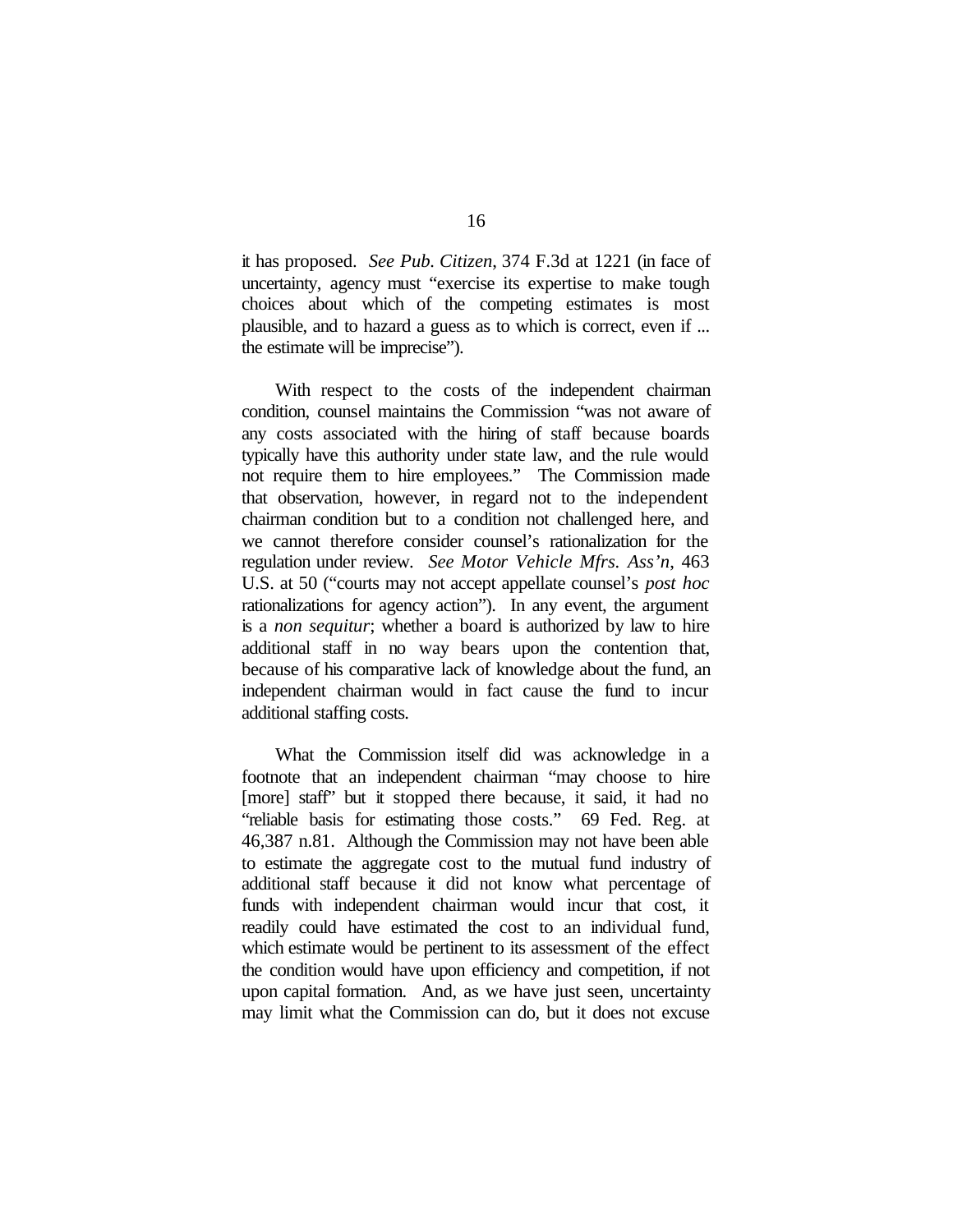the Commission from its statutory obligation to do what it can to apprise itself – and hence the public and the Congress – of the economic consequences of a proposed regulation before it decides whether to adopt the measure.

In sum, the Commission violated its obligation under 15 U.S.C. § 80a-2(c), and therefore the APA, in failing adequately to consider the costs imposed upon funds by the two challenged conditions.

## 3. Consideration of Alternatives

Finally, the Chamber argues the Commission gave "inadequate consideration" to suggested alternatives to the independent chairman condition, citing as an example – the only significant one, it seems to us – the proposal, endorsed by the two dissenting Commissioners, that each fund be required prominently to disclose whether it has an inside or an independent chairman and thereby allow investors to make an informed choice. Commission counsel responds by noting generally that the agency is "not required to discuss every alternative raised" and that it did consider the "major alternatives" proposed by commenters, adding more specifically that it had no obligation to consider the dissenters' disclosure alternative because the "Congress rejected a purely disclosurebased approach to regulating conflicts of interest under the  $[ICA]$ ."

We conclude the Commission's failure to consider the disclosure alternative violated the APA. To be sure, the Commission is not required to consider "every alternative ... conceivable by the mind of man ... regardless of how uncommon or unknown that alternative" may be. *Motor Vehicle Mfrs. Ass'n*, 463 U.S. at 51. Here, however, two dissenting Commissioners raised, as an alternative to prescription, reliance upon disclosure, *see* 69 Fed. Reg. at 46,393 – a familiar tool in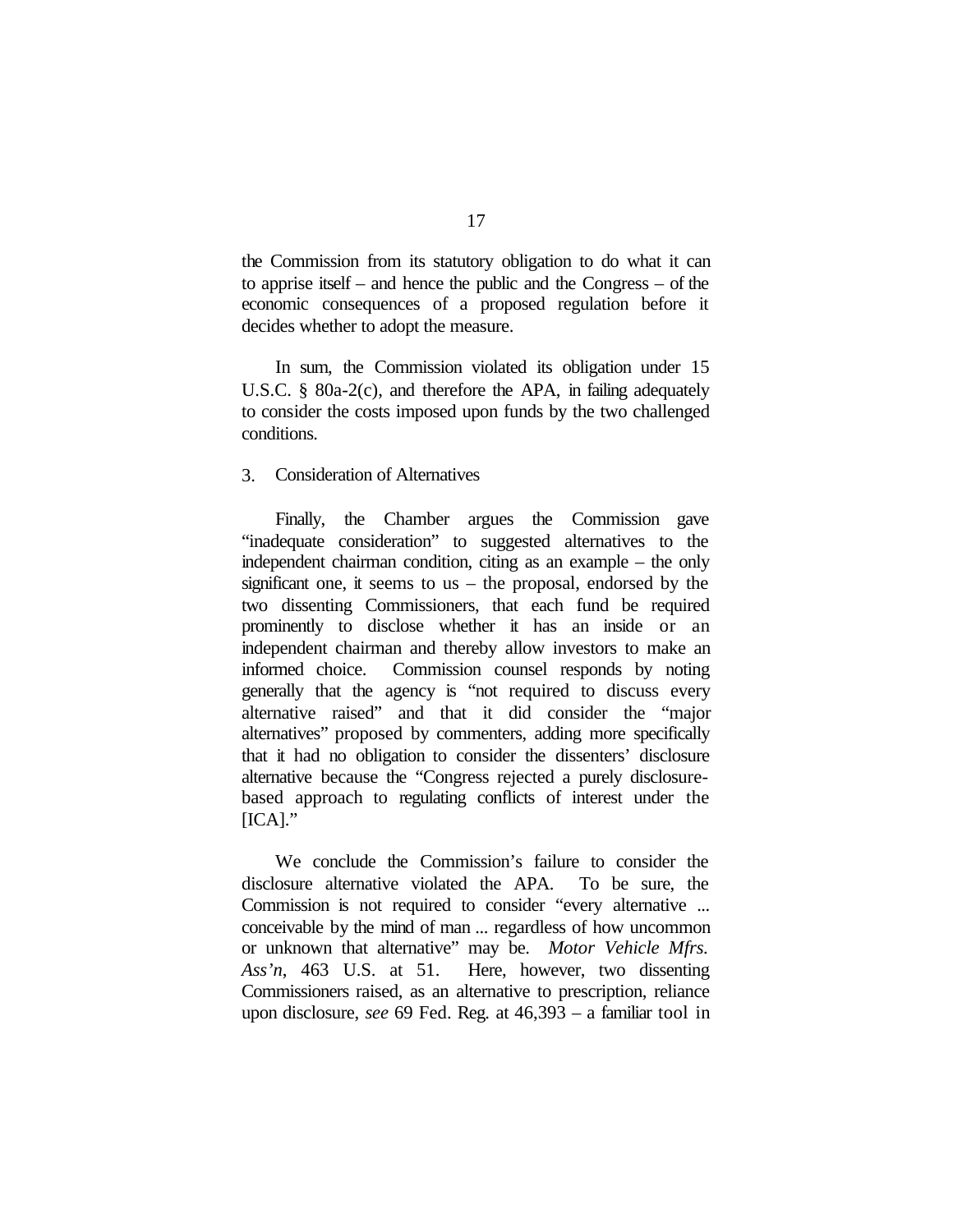the Commission's toolkit – and several commenters suggested that the Commission should leave the choice of chairman to market forces, making it hard to see how that particular policy alternative was either "uncommon or unknown."

The Commission would nevertheless be excused for failing to consider this alternative if it were, for whatever reason, unworthy of consideration. Commission counsel accordingly suggests one such reason, namely, that in the ICA the Congress rejected a "purely disclosure-based approach." *See also SEC v. Variable Annuity Life Ins. Co.*, 359 U.S. 65, 78 (1959) (ICA "passes beyond a simple 'disclosure' philosophy"). Counsel's statement is true but irrelevant; that the Congress required more than disclosure with respect to some matters governed by the ICA does not mean it deemed disclosure insufficient with respect to all such matters. On the contrary, the ICA requires funds to make extensive disclosures. *See, e.g.*, 15 U.S.C. § 80a-8(b) (fund must file registration statement with Commission); *id.* § 80a-29(e) (fund must send semiannual report to shareholders); *id.* § 80a-44(a) (fund must make available to public all documents filed with Commission); *see also* Mary M. Frank et al., *Copycat Funds: Information Disclosure Regulation and the Returns to Active Fund Management in the Mutual Fund Industry*, 47 J.L. & ECON. 515 (2004) ("[ICA] regulates information disclosure by mutual funds"). Indeed, the Commission augmented the disclosure requirements of the ICA even as it was considering the independent chairman condition. *See* Final Rule, Shareholder Reports and Quarterly Portfolio Disclosure of Registered Management Investment Companies, 69 Fed. Reg. 11,244, 11,245 (Mar. 9, 2004).

In sum, the disclosure alternative was neither frivolous nor out of bounds and the Commission therefore had an obligation to consider it. *Cf. Laclede Gas Co. v. FERC*, 873 F.2d 1494, 1498 (D.C. Cir. 1989) ("where a party raises facially reasonable alternatives ... the agency must either consider those alternatives